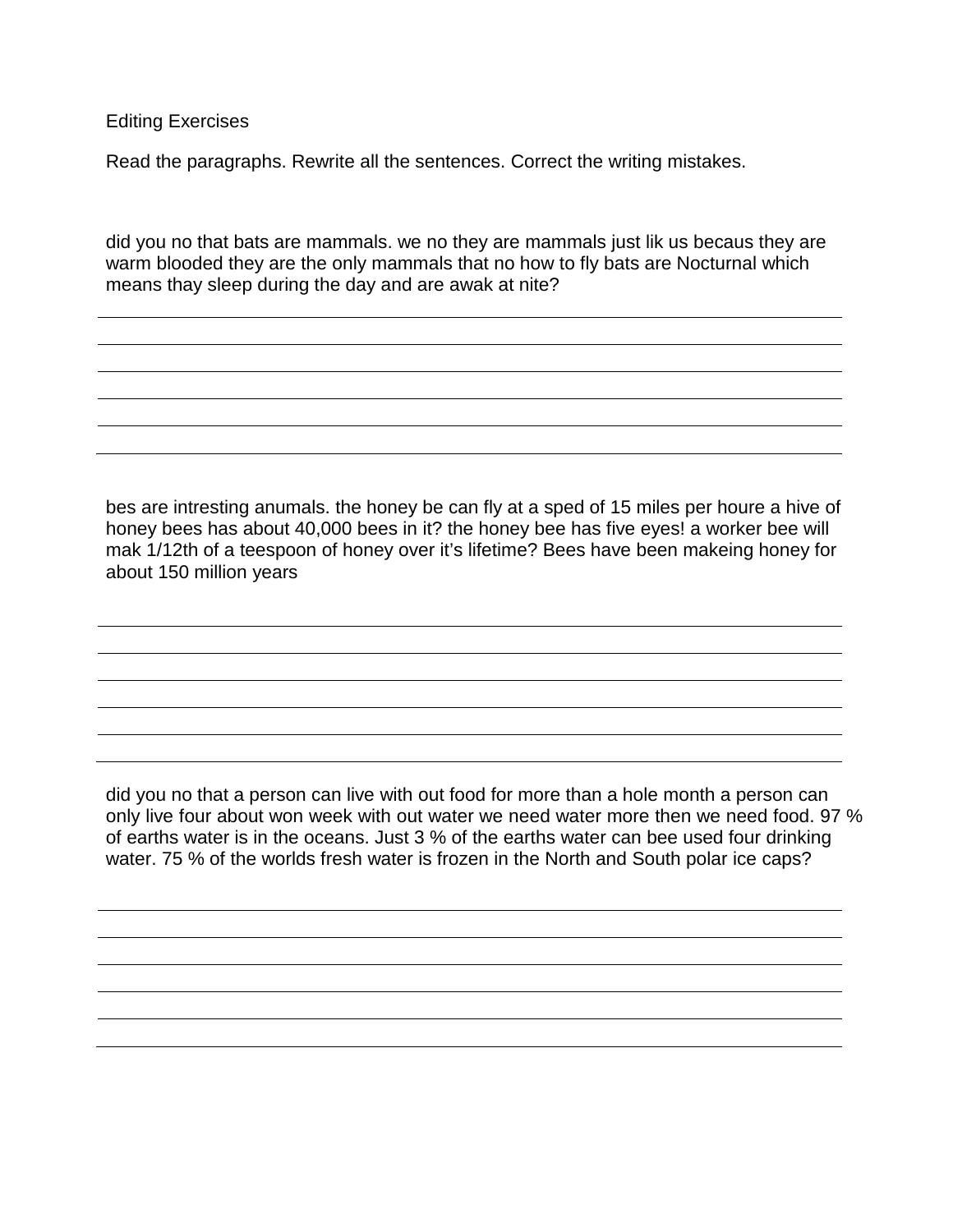January 21, 1976 was an historic day. On that day, two supersonic Concorde aircraft made there first flights. One took of from London and the other from paris. Later that year, the first Concorde flew to New York. The flight from London to New York took about three ours. Other planes took twice the time to make that flight! The fleet of Concorde's was retierd in 2003. Over the years, the planes had carryed more then 2.5 million passengers.

Do you know wear the longest rode on Earth can be found. The Pan-American Highway begins in alaska. It passes through Canada the United States and Mexico. Than it continues down the west coast of South America all the way to Chile. Altogether, the highway passes through 12 countrys. It passes through jungles and mountains the road is about 16,000 miles long. At this time, only one 54-miles stretch of the road remains to be completed.

Are you familiar with the work of Marie Curie. Born in Warsaw Poland, on November 7, 1867, Curie was a Chemist and physicist. She and her husband, Pierre won the Nobel Prize in 1903 for there discovery of the element radium. In 1911, Marie becomes the first person to win the nobel Prize twice she won the second award for her study of radioactivity. Marie died in 1934 from cancer cause by her long contact with radiation.